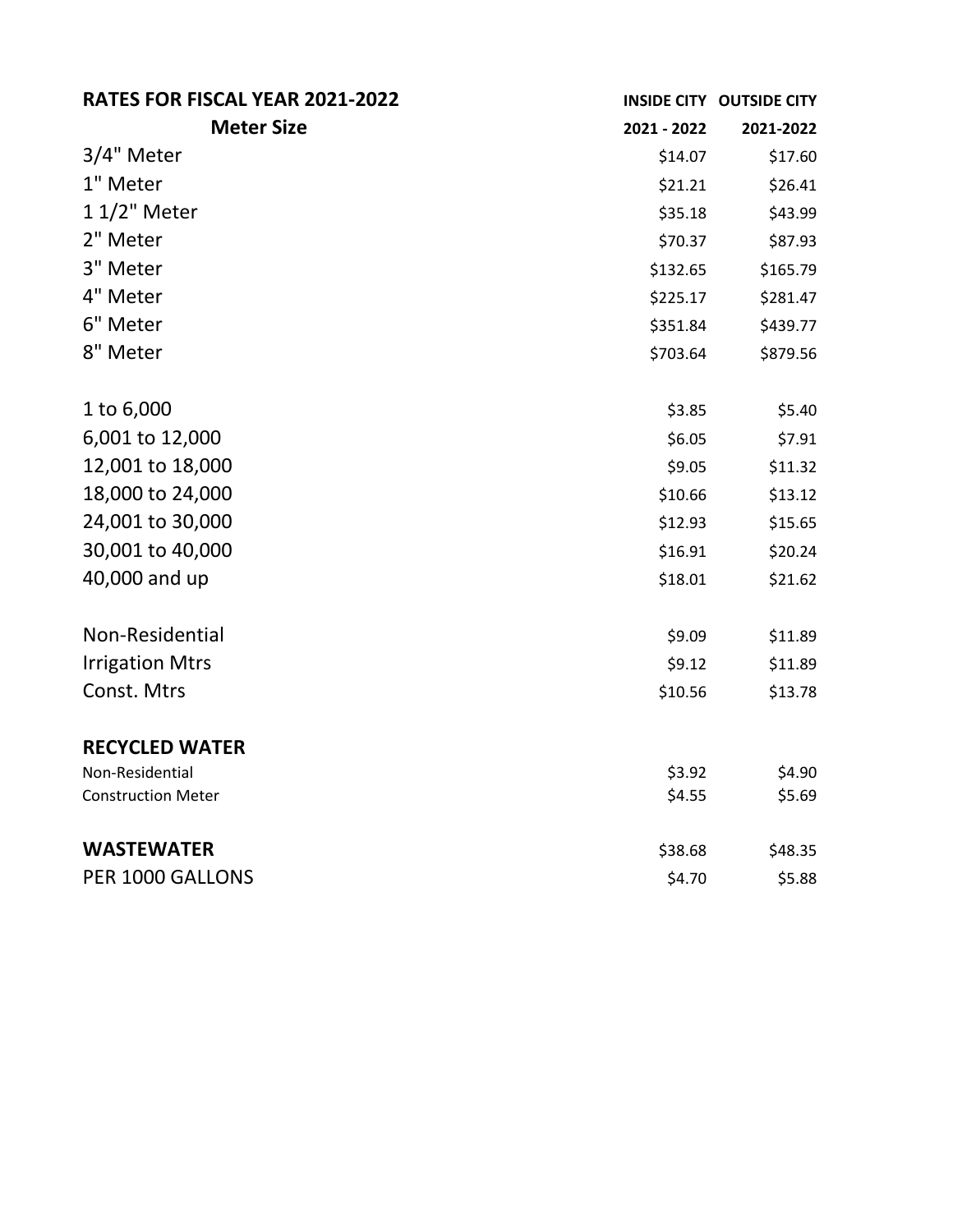## **SANITATION SERVICES 2018-2019**

| <b>RESIDENTIAL</b>                            |             | \$22.82    |
|-----------------------------------------------|-------------|------------|
| <b>Additional Cart</b>                        |             | \$8.31     |
| <b>Additional Recycle Cart</b>                |             | \$3.47     |
| <b>RESIDENTIAL - Senior Citizen (age 65+)</b> |             | \$20.54    |
| <b>Additional Cart</b>                        |             | \$7.48     |
| <b>Additional Recycl Cart</b>                 |             | \$3.47     |
| <b>COMMERCIAL</b>                             |             |            |
| <b>Description</b>                            | <b>Freg</b> |            |
| Cart-96 gal                                   | 1X          | \$46.05    |
| <b>DUMPSTERS</b>                              |             |            |
| 2 Cubic Yard                                  |             |            |
|                                               | 1X          | \$113.55   |
|                                               | 2X          | \$253.25   |
|                                               | 3X          | \$370.95   |
|                                               | Extra PU    | \$79.45    |
| 3 Cubic Yard                                  |             |            |
|                                               | 1X          | \$127.85   |
|                                               | 2X          | \$291.75   |
|                                               | 3X          | \$430.35   |
|                                               | 5X          | \$728.45   |
|                                               | Extra PU    | \$79.45    |
| 4 Cubic Yard                                  |             |            |
|                                               | 1X          | \$141.05   |
|                                               | 2X          | \$302.75   |
|                                               | 3X          | \$442.45   |
|                                               | 5X          | \$751.55   |
|                                               | Extra PU    | \$89.35    |
| 6 Cubic Yard                                  |             |            |
|                                               | $1X$        | \$185.05   |
|                                               | 2X          | \$351.15   |
|                                               | 3X          | \$515.05   |
|                                               | 4X          | \$683.35   |
|                                               | 5X          | \$847.25   |
|                                               | Extra PU    | \$98.15    |
| 8 Cubic Yard                                  |             |            |
|                                               | 1X          | \$221.35   |
|                                               | 2X          | \$648.15   |
|                                               | 3X          | \$845.05   |
|                                               | 4X          | \$1,041.95 |
|                                               | 5X          | \$1,256.45 |
|                                               | 6X          | \$1,102.45 |